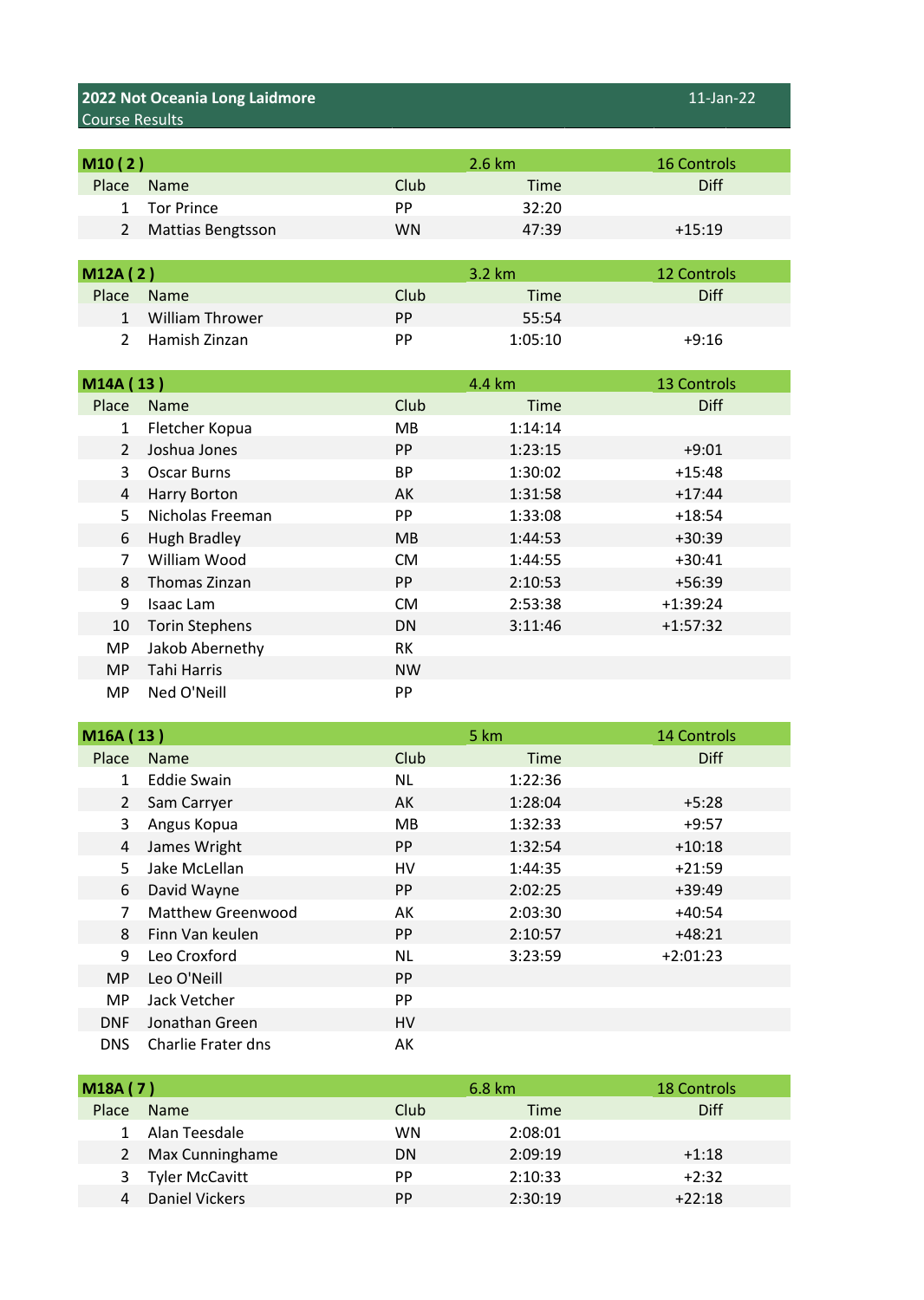|     | Jacob Knoef    | РP | 2:36:26 | $+28:25$   |
|-----|----------------|----|---------|------------|
|     | 6 Toby O'Neill | PP | 3:22:16 | $+1:14:15$ |
| MP. | Dan Hayman     | DN |         |            |

| M20A(1) |                |      | $6.8 \text{ km}$ | <b>18 Controls</b> |
|---------|----------------|------|------------------|--------------------|
|         | Place Name     | Club | Time             | Diff               |
|         | 1 Angus Steven | РP   | 2:43:19          |                    |

| M20E (14)      |                       |           | 8.2 km      | <b>19 Controls</b> |
|----------------|-----------------------|-----------|-------------|--------------------|
| Place          | <b>Name</b>           | Club      | <b>Time</b> | <b>Diff</b>        |
| $\mathbf{1}$   | Zefa Faavae           | NL        | 1:39:49     |                    |
| 2              | <b>Ryan Moore</b>     | PP.       | 1:44:43     | $+4:54$            |
| 3              | Fergus O'Neill        | PP        | 1:50:17     | $+10:28$           |
| 4              | Ollie Bixley          | DN        | 2:26:54     | $+47:05$           |
| 5              | Oliver Edwards        | HV        | 2:40:18     | $+1:00:29$         |
| 6              | Callum Wishart        | AK        | 2:58:16     | $+1:18:27$         |
| $\overline{7}$ | Luke Geddes           | DN        | 3:04:17     | $+1:24:28$         |
| 8              | Daniel Wood           | CM.       | 3:24:01     | $+1:44:12$         |
| MP.            | <b>Riley Croxford</b> | NL.       |             |                    |
| <b>MP</b>      | Felix Hunt            | <b>PP</b> |             |                    |
| MP.            | Jamal Murray          | NL        |             |                    |
| <b>DNF</b>     | Nathan Borton         | AK        |             |                    |
| <b>DNF</b>     | Nicholas Green        | HV        |             |                    |
| <b>DNF</b>     | Jake Van Keulen       | PP        |             |                    |

| M21A(4) |                     |           | $6.5 \text{ km}$ | <b>19 Controls</b> |
|---------|---------------------|-----------|------------------|--------------------|
| Place   | Name                | Club      | Time             | Diff               |
|         | Daniel Monckton     | <b>NW</b> | 1:56:06          |                    |
|         | 2 Thomas Stolberger | <b>NW</b> | 2:17:58          | $+21:52$           |
| 3       | Daniel Penney       | <b>NL</b> | 2:22:46          | $+26:40$           |
|         | Sam Middleton       | WN        | 2:40:06          | $+44:00$           |

| M21AS(6) |                      |             | 4.3 km  | 11 Controls |
|----------|----------------------|-------------|---------|-------------|
| Place    | <b>Name</b>          | Club        | Time    | <b>Diff</b> |
|          | Ed Cory-Wright       | ΝC          | 43:42   |             |
|          | 2 Connor Cleary      | <b>PAPO</b> | 52:43   | $+9:01$     |
|          | Kieran Woods         | АK          | 1:08:27 | $+24:45$    |
|          | 4 Simon Teesdale     | <b>WN</b>   | 1:21:27 | $+37:45$    |
|          | <b>William Steel</b> | <b>CM</b>   | 1:38:52 | $+55:10$    |
|          | Ellis Lam            | СM          | 2:11:07 | $+1:27:25$  |

| M21E (21)    |                       |           | 9.8 km  | 25 Controls |
|--------------|-----------------------|-----------|---------|-------------|
| <b>Place</b> | <b>Name</b>           | Club      | Time    | <b>Diff</b> |
| $\mathbf{1}$ | Matt Ogden            | <b>NL</b> | 1:40:59 |             |
|              | Joseph Lynch          | PP.       | 1:54:55 | $+13:56$    |
| 3            | Chris Forne           | PP.       | 1:57:55 | $+16:56$    |
| 4            | Gene Beveridge        | <b>NW</b> | 1:58:40 | $+17:41$    |
| 5.           | Matt Scott            | PP.       | 2:09:14 | $+28:15$    |
| 6            | <b>Greig Hamilton</b> | <b>PP</b> | 2:16:05 | $+35:06$    |
|              | Simon Jager           | AK        | 2:21:50 | $+40:51$    |
| 8            | Nathan Faavae         | NL        | 2:24:48 | $+43:49$    |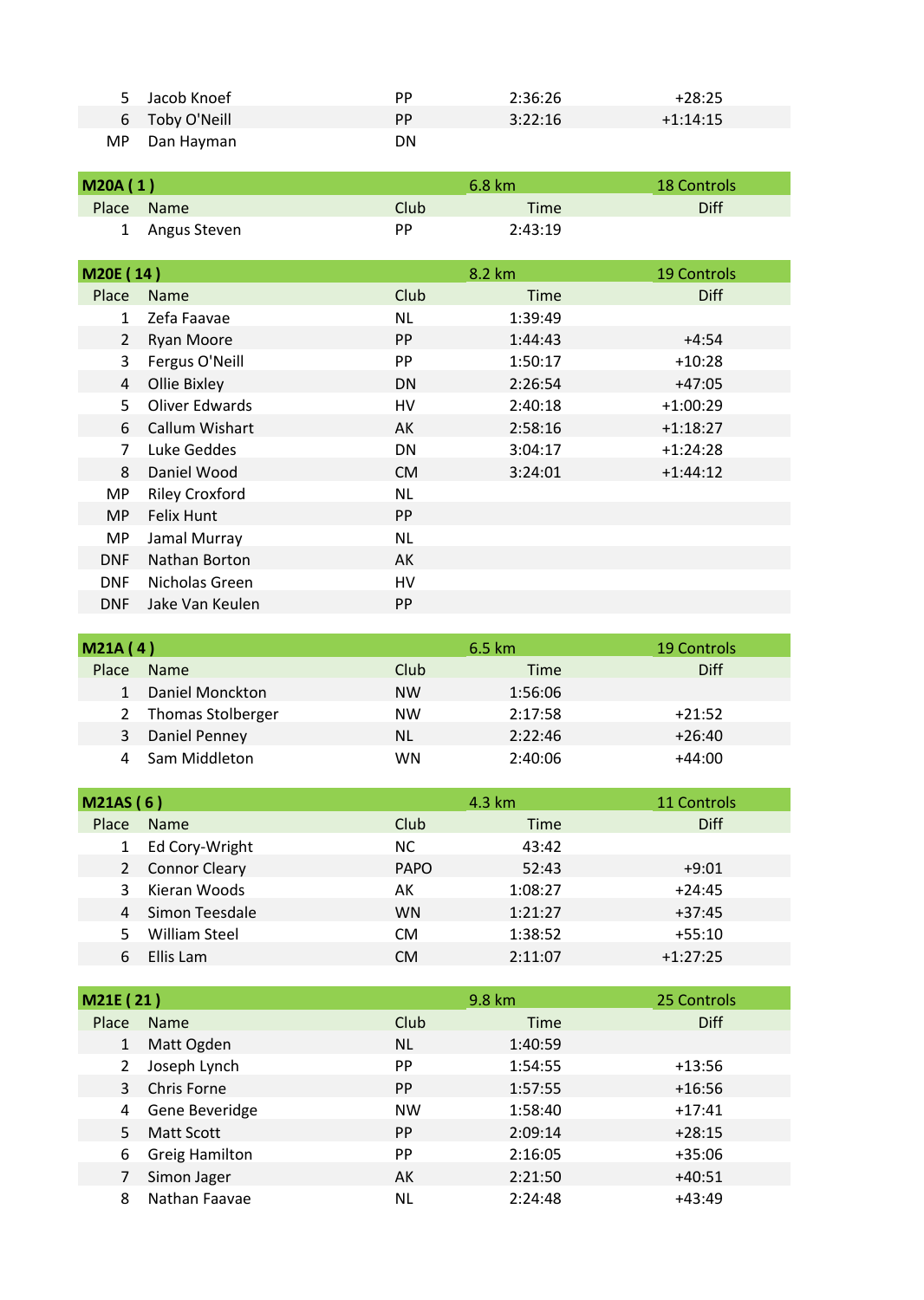| 9          | Ronan Lee               | HB        | 2:26:03 | $+45:04$   |
|------------|-------------------------|-----------|---------|------------|
| 10         | Will Tidswell           | HB        | 2:26:21 | $+45:22$   |
| 11         | Tim Wright              | <b>PP</b> | 2:43:32 | $+1:02:33$ |
| 12         | Jonty Oram              | AK        | 2:49:12 | $+1:08:13$ |
| 13         | Peter Hobbs             | DG        | 2:51:22 | $+1:10:23$ |
| 14         | Oliver Egan             | <b>PP</b> | 2:57:31 | $+1:16:32$ |
| 15         | <b>Stuart Engleback</b> | <b>WN</b> | 3:04:42 | $+1:23:43$ |
| 16         | Jason Brown             | AK        | 3:20:04 | $+1:39:05$ |
| MP.        | Hamish Laing            | <b>WN</b> |         |            |
| MP.        | Liam Stolberger         | <b>NW</b> |         |            |
| <b>MP</b>  | Scott Smith             | <b>PP</b> |         |            |
| MP.        | Cameron de L'Isle       | <b>NW</b> |         |            |
| <b>DNS</b> | Ayrton Shadbolt         | <b>PP</b> |         |            |

| <b>M35A (2)</b> |                      |      | 6.5 km | 19 Controls |
|-----------------|----------------------|------|--------|-------------|
| <b>Place</b>    | <b>Name</b>          | Club | Time   | Diff        |
|                 | MP Rob Matthews      | PP.  |        |             |
|                 | DNS Stephen John DNS | РP   |        |             |

| MAOA(4) |                  |      | 6.5 km  | <b>19 Controls</b> |
|---------|------------------|------|---------|--------------------|
| Place   | Name             | Club | Time    | Diff               |
| 1       | Aaron Prince     | PP   | 1:28:30 |                    |
|         | 2 Brent Edwards  | NL   | 1:34:46 | $+6:16$            |
| 3       | Greg Flynn       | ВP   | 1:38:42 | $+10:12$           |
| DNS.    | Michael Smithson | PP.  |         |                    |

| <b>M40AS (1)</b> |                  |             | $3.9 \text{ km}$ | 13 Controls |
|------------------|------------------|-------------|------------------|-------------|
|                  | Place Name       | <b>Club</b> | Time             | Diff        |
|                  | Magnus Bengtsson | WN          | 56:58            |             |

| M45A(6) |                       |           | 6.8 km  | <b>18 Controls</b> |
|---------|-----------------------|-----------|---------|--------------------|
| Place   | <b>Name</b>           | Club      | Time    | Diff               |
|         | <b>Nick Harris</b>    | <b>NW</b> | 1:40:17 |                    |
|         | Neill McGowan         | АK        | 2:23:09 | $+42:52$           |
| 3       | <b>Gordon Thrower</b> | <b>PP</b> | 2:33:55 | $+53:38$           |
|         | 4 Carl Rathbone       | DN        | 2:35:53 | $+55:36$           |
|         | Paul Borton           | АK        | 2:39:28 | $+59:11$           |
|         | Michael Croxford      | NL        | 2:53:14 | $+1:12:57$         |

| <b>M50A (17)</b> |                      |           | 5 km    | <b>14 Controls</b> |
|------------------|----------------------|-----------|---------|--------------------|
| Place            | <b>Name</b>          | Club      | Time    | <b>Diff</b>        |
|                  | <b>Bill Edwards</b>  | HV        | 1:11:56 |                    |
| 2                | Alistair Cory-Wright | PP.       | 1:13:26 | $+1:30$            |
| 3                | Neil Murray          | ΝL        | 1:39:33 | $+27:37$           |
| 4                | <b>Matt Bixley</b>   | <b>PP</b> | 1:40:35 | $+28:39$           |
| 5.               | <b>Rhys Burns</b>    | <b>BP</b> | 1:40:43 | $+28:47$           |
| 6                | <b>Bruce Steven</b>  | <b>PP</b> | 1:42:59 | $+31:03$           |
|                  | Steve O'Neill        | <b>PP</b> | 1:56:44 | $+44:48$           |
| 8                | Alan Moore           | PP.       | 2:04:39 | $+52:43$           |
| 9                | David Stewart        | AK        | 2:14:18 | $+1:02:22$         |
| 10               | Stephen Bradley      | <b>MB</b> | 2:20:15 | $+1:08:19$         |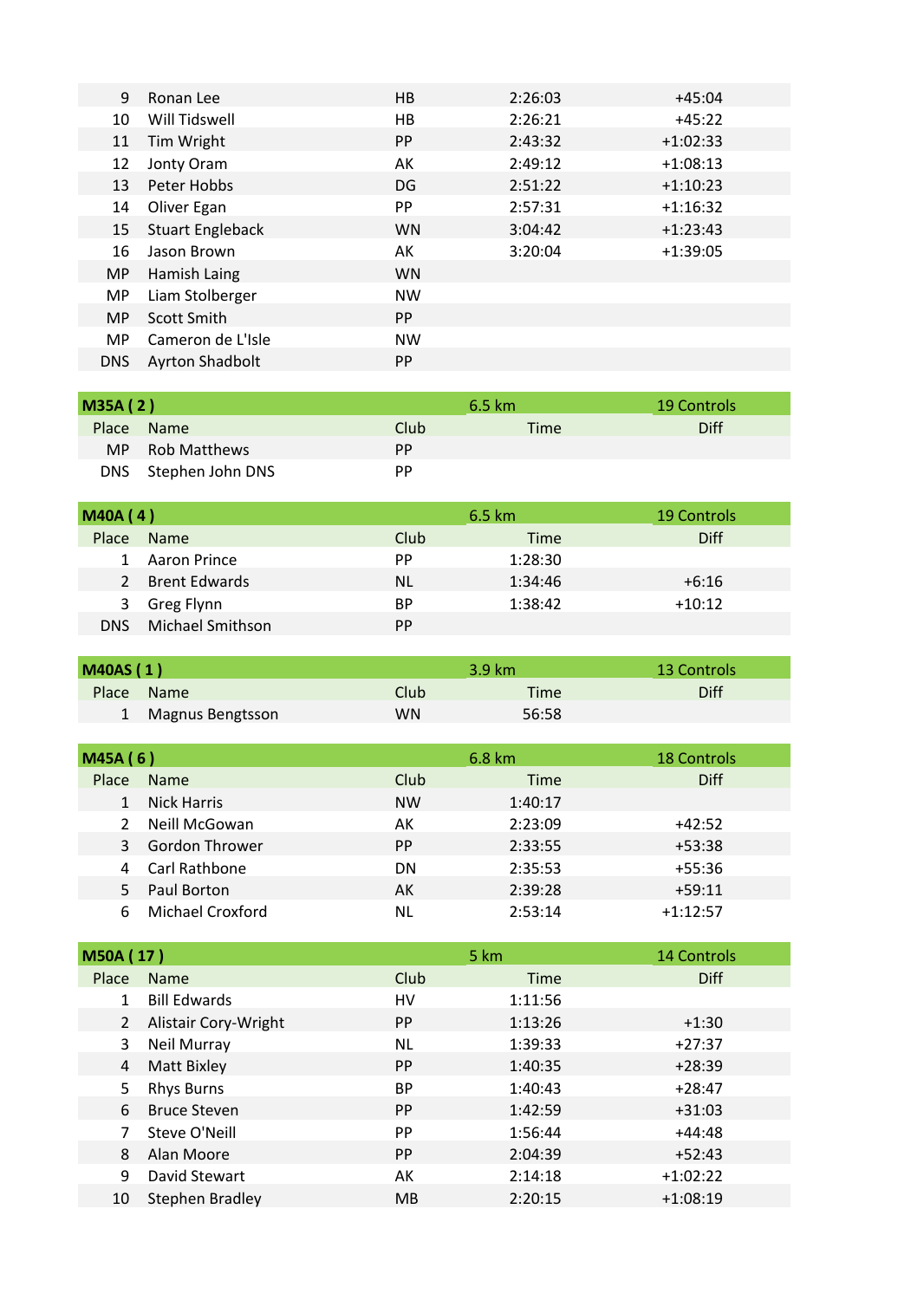|            | 11 Fraser Stephens | DN        | 2:40:48 | $+1:28:52$ |
|------------|--------------------|-----------|---------|------------|
| 12         | Tim Webb           | <b>DN</b> | 2:50:12 | $+1:38:16$ |
| 13         | Nic Gorman         | PP.       | 2:55:33 | $+1:43:37$ |
| <b>MP</b>  | Pete Dickie        | <b>PP</b> |         |            |
| MP         | Garry Dean         | AK        |         |            |
| DNS.       | Jonathan Hunt      | <b>PP</b> |         |            |
| <b>DNS</b> | Mark Rayward       | NL        |         |            |

| M55A (16)     |                          |           | 5 km        | <b>14 Controls</b> |
|---------------|--------------------------|-----------|-------------|--------------------|
| Place         | <b>Name</b>              | Club      | <b>Time</b> | <b>Diff</b>        |
| $\mathbf{1}$  | Guy Cory-Wright          | AK        | 1:29:00     |                    |
| $\mathcal{L}$ | Jeff Greenwood           | AK        | 1:39:28     | $+10:28$           |
| 3             | <b>Martin Freeman</b>    | <b>PP</b> | 1:40:59     | $+11:59$           |
| 4             | Andrew Riddle            | HV        | 1:45:02     | $+16:02$           |
| 5             | Dave Crofts              | АK        | 1:51:03     | $+22:03$           |
| 6             | Hayes Julian             | AK        | 1:59:58     | $+30:58$           |
| 7             | Mark Frater              | АK        | 2:01:17     | $+32:17$           |
| 8             | Mondo Kopua              | <b>MB</b> | 2:03:51     | $+34:51$           |
| 9             | Nick Monckton            | <b>NW</b> | 2:13:43     | $+44:43$           |
| 10            | <b>Steve Oram</b>        | AK        | 2:31:31     | $+1:02:31$         |
| 11            | Dwayne Smith             | DN        | 2:45:35     | $+1:16:35$         |
| 12            | Simon Hunt               | AK        | 2:51:07     | $+1:22:07$         |
| MP            | John Robertson           | HV        |             |                    |
| <b>DNS</b>    | James Shulmeister        | <b>PP</b> |             |                    |
| DNS.          | <b>Peter Swanson DNS</b> | <b>BP</b> |             |                    |
| <b>DNS</b>    | Rob Wayne dns            | PP        |             |                    |

| <b>M55AS (4)</b> |                         |           | $3.3 \text{ km}$ | 12 Controls |
|------------------|-------------------------|-----------|------------------|-------------|
| Place            | <b>Name</b>             | Club      | Time             | <b>Diff</b> |
|                  | 1 Paul Teesdale-Spittle | WN        | 1:02:46          |             |
| $\mathcal{P}$    | Allan Janes             | <b>NW</b> | 1:22:47          | $+20:01$    |
| 3                | Paul Salmon             | AK        | 1:33:57          | $+31:11$    |
|                  | Jan Jager               | NW        | 1:39:47          | $+37:01$    |

| <b>M60A (10)</b> |                      |           | 4.7 km      | <b>15 Controls</b> |
|------------------|----------------------|-----------|-------------|--------------------|
| Place            | <b>Name</b>          | Club      | <b>Time</b> | <b>Diff</b>        |
|                  | Peter Cleary         | <b>PP</b> | 1:14:12     |                    |
| $\mathcal{L}$    | Alister Metherell    | <b>PP</b> | 1:15:16     | $+1:04$            |
| 3                | <b>Bruce Peat</b>    | <b>CM</b> | 1:18:18     | $+4:06$            |
| 4                | <b>Martin Crosby</b> | AK        | 1:34:19     | $+20:07$           |
|                  | <b>Brent Hill</b>    | тк        | 1:39:54     | $+25:42$           |
| 6                | Pat van Berkel       | HV        | 1:46:04     | $+31:52$           |
|                  | Simon Rea            | HV        | 1:51:36     | $+37:24$           |
| 8                | <b>Trevor Batin</b>  | PP.       | 2:04:57     | $+50:45$           |
| 9                | David Shadbolt       | <b>PP</b> | 2:58:27     | $+1:44:15$         |
| <b>DNS</b>       | Paul Dalton          | <b>WR</b> |             |                    |

| <b>M65A (9)</b> |                  |           | $4.3 \text{ km}$ | 11 Controls |
|-----------------|------------------|-----------|------------------|-------------|
| Place           | <b>Name</b>      | Club      | Time             | <b>Diff</b> |
|                 | 1 Malcolm Ingham | RK        | 1:02:18          |             |
| $\mathcal{L}$   | Dick Dinsdale    | <b>WN</b> | 1:06:39          | $+4:21$     |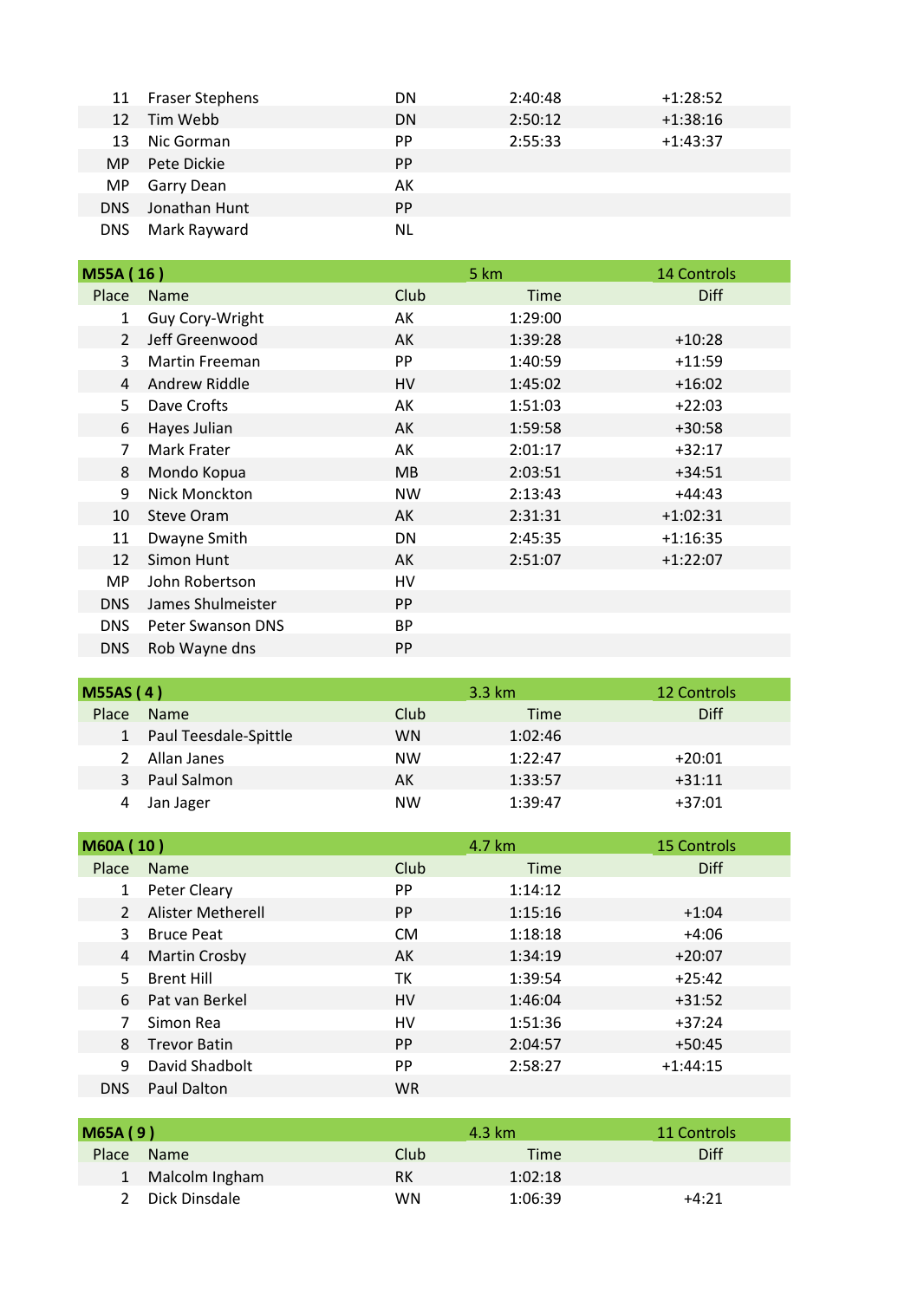|    | Geoff Mead              | <b>NW</b> | 1:08:35 | $+6:17$    |
|----|-------------------------|-----------|---------|------------|
|    | Don Paterson            | тк        | 1:15:21 | $+13:03$   |
| 5. | Graeme Read             | <b>PP</b> | 1:33:24 | $+31:06$   |
|    | Andrew McGowan          | <b>PP</b> | 1:40:17 | $+37:59$   |
|    | Norm Jager              | AК        | 1:55:10 | $+52:52$   |
| 8  | Myles Thayer            | DN        | 2:06:49 | $+1:04:31$ |
|    | <b>William MacManus</b> | PP        | 2:19:36 | $+1:17:18$ |

| <b>M70A (6)</b> |              |           | 3.9 km      | 13 Controls |
|-----------------|--------------|-----------|-------------|-------------|
| Place           | <b>Name</b>  | Club      | <b>Time</b> | Diff        |
|                 | Neil Kane    | <b>WN</b> | 1:11:12     |             |
| 2               | Rob Garden   | <b>NW</b> | 1:12:46     | $+1:34$     |
| 3               | Michael Wood | HV        | 1:13:44     | $+2:32$     |
| 4               | Nick Collins | ТΚ        | 1:16:07     | $+4:55$     |
| 5.              | John Parsons | АK        | 2:08:23     | $+57:11$    |
| 6               | Alex Bridger | HV        | 2:32:20     | $+1:21:08$  |

| <b>M75A (5)</b> |             |           | 3.3 km  | 12 Controls |
|-----------------|-------------|-----------|---------|-------------|
| Place           | Name        | Club      | Time    | Diff        |
|                 | Dave Laurie | <b>PP</b> | 1:33:19 |             |
| 2               | David Scott | АK        | 2:08:19 | $+35:00$    |
| 3               | David Wall  | PP        | 2:16:32 | $+43:13$    |
|                 | Clive Bolt  | АK        | 2:31:17 | $+57:58$    |
| DNS.            | Ken Dowling | EU        |         |             |

| MSR(3)       |              |      | 3.9 km  | 12 Controls |
|--------------|--------------|------|---------|-------------|
| Place        | <b>Name</b>  | Club | Time    | Diff        |
| $\mathbf{1}$ | Dave Pedley  | PP   | 1:16:12 |             |
|              | Jason Wu     | АK   | 1:59:35 | $+43:23$    |
|              | Steve Hobson | MB   | 3:14:43 | $+1:58:31$  |

| <b>MW10N (6)</b> |                         |           | 2.6 km  | <b>16 Controls</b> |
|------------------|-------------------------|-----------|---------|--------------------|
| Place            | Name                    | Club      | Time    | Diff               |
|                  | Joshua Pedley           | PP        | 29:46   |                    |
| 2                | Freddie Flynn           | <b>BP</b> | 51:55   | $+22:09$           |
| 3                | Jeremy Freeman          | PP.       | 53:47   | $+24:01$           |
| $\overline{4}$   | <b>Cormac Hamilton</b>  | <b>PP</b> | 1:00:13 | $+30:27$           |
| MP.              | Evelina Flynn           | <b>BP</b> |         |                    |
| DNS.             | <b>Eleanor Rathbone</b> | DΝ        |         |                    |

| OE(7)      |                        |           | $3.2 \text{ km}$ | <b>12 Controls</b> |
|------------|------------------------|-----------|------------------|--------------------|
| Place      | <b>Name</b>            | Club      | Time             | <b>Diff</b>        |
|            | Keith Bond             | ТK        | 1:22:18          |                    |
| 2          | <b>Barnaby O'Neill</b> | PP        | 1:24:02          | $+1:44$            |
| 3          | Caleb Jones            | <b>PP</b> | 1:24:25          | $+2:07$            |
| 4          | Kelly Main             | AK        | 1:39:27          | $+17:09$           |
|            | 5 Torin Rathbone       | <b>DN</b> | 2:44:31          | $+1:22:13$         |
| 6          | Ida Rathbone           | DN        | 2:53:03          | $+1:30:45$         |
| <b>DNS</b> | Gabrielle Salmon       | AK        |                  |                    |
|            |                        |           |                  |                    |

**OVE ( 2 )** 2.6 km 16 Controls

2.6 km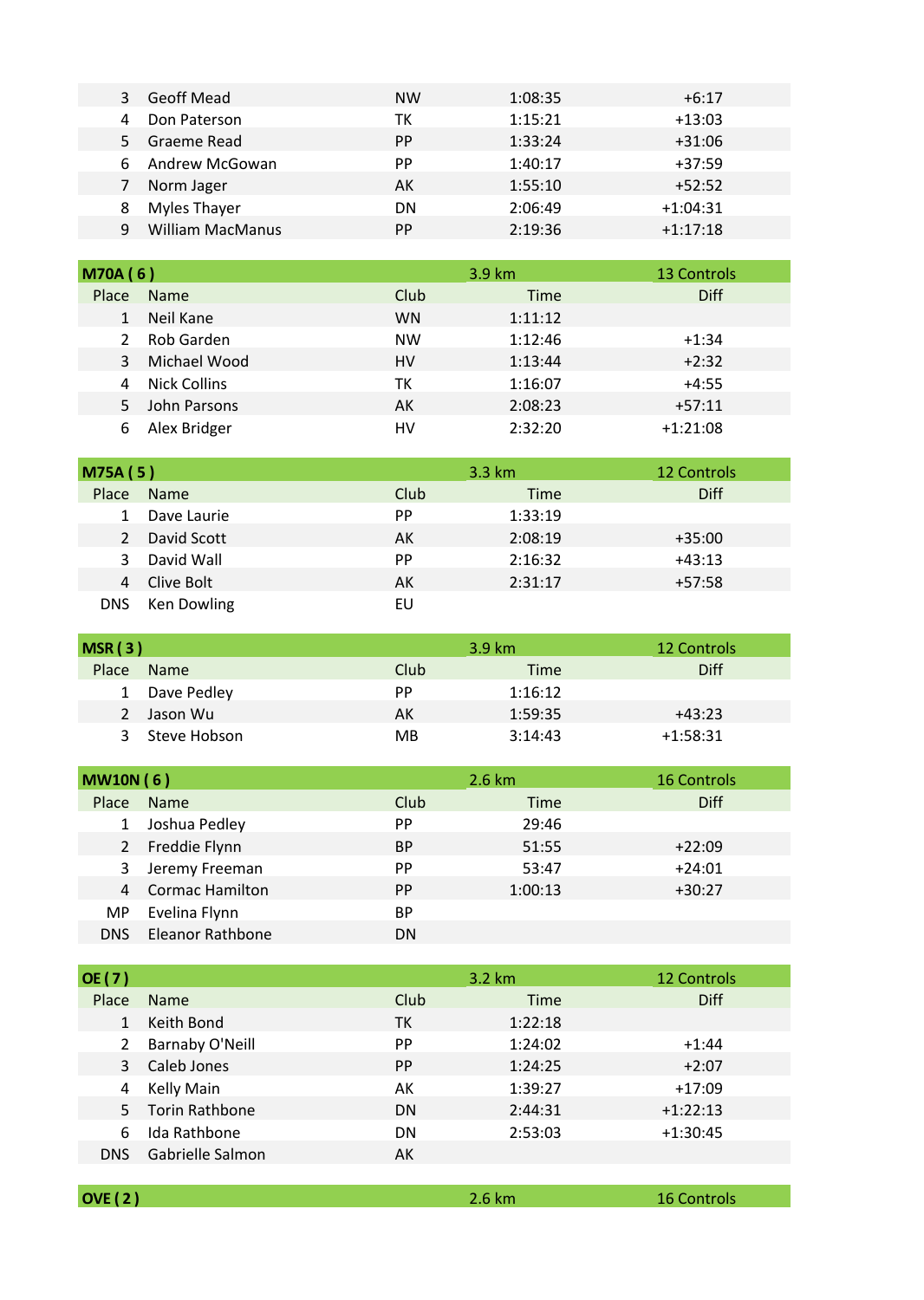| Place | Name              | Club <sup>1</sup> | Time    | Diff       |
|-------|-------------------|-------------------|---------|------------|
|       | 1 Quinn Harris    | <b>NW</b>         | 32:40   |            |
|       | 2 Cailtyn Thrower | РP                | 1:58:10 | $+1:25:30$ |

| W10A(2)       |               |           | 2.6 km | <b>16 Controls</b> |
|---------------|---------------|-----------|--------|--------------------|
| Place         | <b>Name</b>   | Club      | Time   | Diff               |
| 1             | Mae Stewart   | WN        | 40:47  |                    |
| $\mathcal{P}$ | Ebba Hamilton | <b>PP</b> | 47:07  | $+6:20$            |

| W12A(2)      |                 |           | $3.2 \text{ km}$ | 12 Controls |
|--------------|-----------------|-----------|------------------|-------------|
| Place        | <b>Name</b>     | Club      | Time             | Diff        |
| $\mathbf{1}$ | Elena Burns     | <b>BP</b> | 47:12            |             |
|              | 2 Lyra Stephens | DΝ        | 1:33:26          | $+46:14$    |

| W14A(5)    |                  |           | $3.9 \text{ km}$ | 12 Controls |
|------------|------------------|-----------|------------------|-------------|
| Place      | Name             | Club      | Time             | <b>Diff</b> |
|            | Zara Toes        | АK        | 1:25:34          |             |
|            | 2 Anna Wright    | <b>PP</b> | 1:37:56          | $+12:22$    |
| 3          | Torun Joergensen | PP        | 1:40:47          | $+15:13$    |
| 4          | Greta Prince     | <b>PP</b> | 1:46:46          | $+21:12$    |
| <b>DNF</b> | Ami McGowan      | AK        |                  |             |

| W16A (18)      |                     | 4.3 km    |             | 11 Controls |
|----------------|---------------------|-----------|-------------|-------------|
| Place          | <b>Name</b>         | Club      | <b>Time</b> | <b>Diff</b> |
| $\mathbf{1}$   | Phoebe Hunt         | <b>PP</b> | 59:32       |             |
| $\overline{2}$ | Tide Fa'avae        | <b>NL</b> | 1:02:54     | $+3:22$     |
| 3              | Juliet Freeman      | PP        | 1:08:50     | $+9:18$     |
| 4              | Anna Babington      | <b>PP</b> | 1:10:34     | $+11:02$    |
| 5              | Nika Rayward        | <b>NL</b> | 1:14:40     | $+15:08$    |
| 6              | Kate Borton         | AK        | 1:16:13     | $+16:41$    |
| 7              | <b>Katelin Toes</b> | AK        | 1:17:09     | $+17:37$    |
| 8              | <b>Alison Power</b> | <b>WN</b> | 1:20:51     | $+21:19$    |
| 9              | Grace Cory-Wright   | AK        | 1:26:24     | $+26:52$    |
| 10             | Morag McLellan      | HV        | 1:28:38     | $+29:06$    |
| 11             | Karin Prince        | PP        | 1:31:58     | $+32:26$    |
| 12             | Alicia McGivern     | <b>CM</b> | 1:37:21     | $+37:49$    |
| 13             | Larissa Edwards     | HV        | 1:42:03     | $+42:31$    |
| 14             | Lani Murray         | ΝL        | 1:48:48     | $+49:16$    |
| 15             | Kyla Moore          | PP        | 1:49:04     | $+49:32$    |
| 16             | Charlotte Wood      | <b>CM</b> | 1:55:11     | $+55:39$    |
| 17             | Alicia Wu           | AK        | 1:56:56     | $+57:24$    |
| <b>MP</b>      | Mia Abernethy       | <b>RK</b> |             |             |

| W18A(3)       |                |           | $4.3 \text{ km}$ | 11 Controls |
|---------------|----------------|-----------|------------------|-------------|
| Place         | <b>Name</b>    | Club      | Time             | Diff        |
|               | Sam Bixley     | DN        | 1:25:12          |             |
| $\mathcal{L}$ | Rosie Monckton | <b>NW</b> | 1:33:01          | $+7:49$     |
|               | Sofia Skinner  | АK        | 1:38:06          | $+12:54$    |

| W20E (13)  |             | 6.5 km | <b>18 Controls</b> |
|------------|-------------|--------|--------------------|
| Place Name | <b>Club</b> | Time   | Diff               |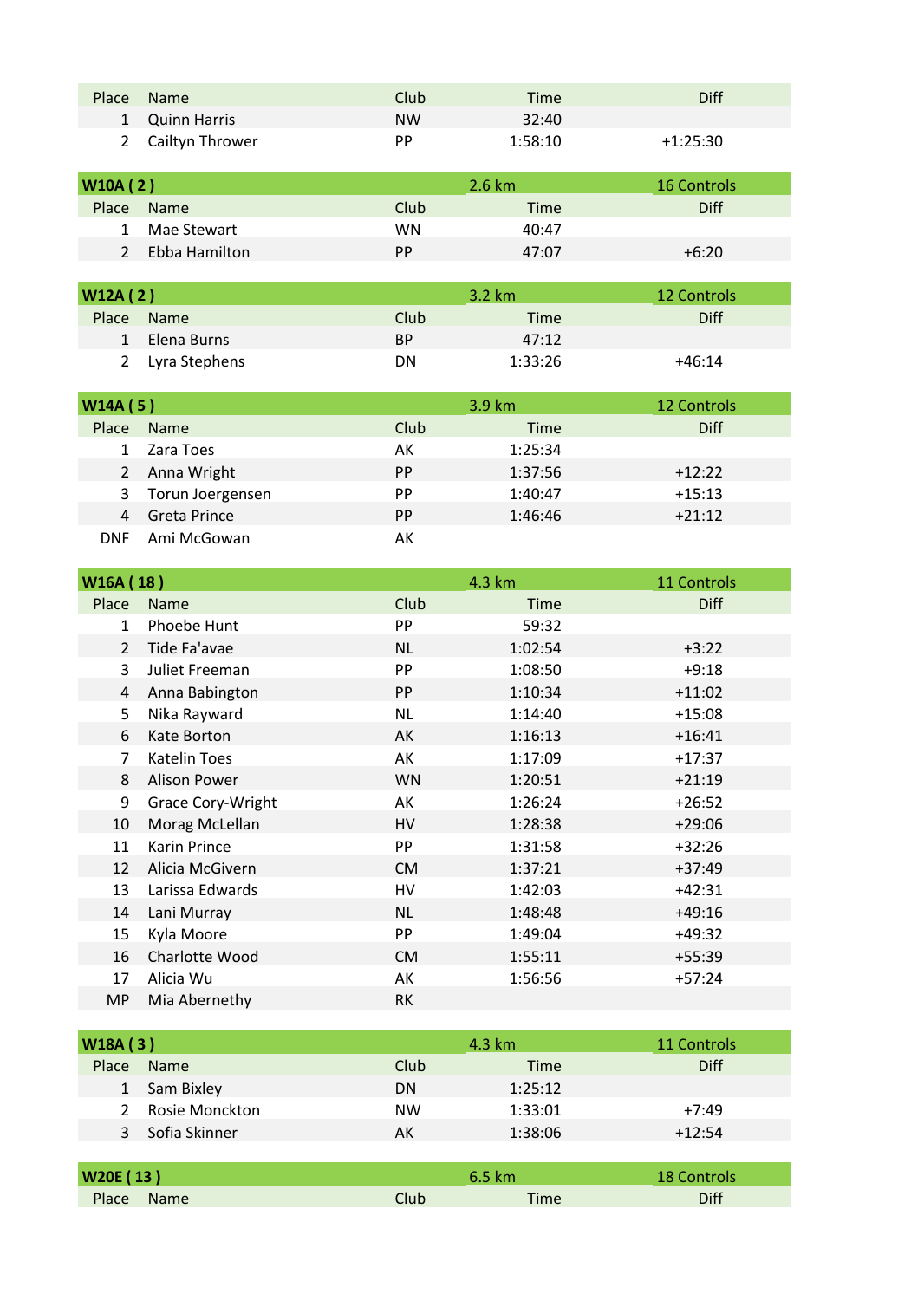| $\mathbf{1}$  | Penelope Salmon      | AK  | 1:43:22 |            |
|---------------|----------------------|-----|---------|------------|
| $\mathcal{P}$ | zara stewart         | AK  | 1:51:23 | $+8:01$    |
| 3             | Katherine Babington  | PP. | 1:53:48 | $+10:26$   |
| 4             | <b>Emily Hayes</b>   | AK  | 2:10:10 | $+26:48$   |
| 5             | Molly McGowan        | AK  | 2:13:46 | $+30:24$   |
| 6             | Anya Murray          | NL  | 2:15:49 | $+32:27$   |
| 7             | Jessica Sewell       | PP. | 2:16:35 | $+33:13$   |
| 8             | Daisy York           | PP. | 2:20:13 | $+36:51$   |
| 9             | Isabella Zinzan      | PP. | 2:31:29 | $+48:07$   |
| 10            | Anna Cory-Wright     | AK  | 2:42:12 | $+58:50$   |
| 11            | <b>Juliet Frater</b> | AK  | 2:43:28 | $+1:00:06$ |
| <b>DNS</b>    | Sylvie Frater dns    | AK  |         |            |
| <b>DNS</b>    | Sofia Toes           | AK  |         |            |

| W21AS(4)     |                       |           | $3.9 \text{ km}$ | 13 Controls |
|--------------|-----------------------|-----------|------------------|-------------|
| Place        | <b>Name</b>           | Club      | Time             | Diff        |
| $\mathbf{1}$ | Amelia Horne          | RK        | 1:04:39          |             |
|              | 2 Claire Flynn        | ВP        | 1:05:09          | $+0:30$     |
| 3            | <b>Marisol Hunter</b> | <b>PP</b> | 1:21:45          | $+17:06$    |
|              | Zoe Karantzas         | АK        | 2:02:13          | $+57:34$    |

| W21E(8) |                      |           | 7.2 km  | <b>19 Controls</b> |
|---------|----------------------|-----------|---------|--------------------|
| Place   | <b>Name</b>          | Club      | Time    | <b>Diff</b>        |
|         | Lizzie Ingham        | ТK        | 1:40:01 |                    |
| 2       | Imogene Scott        | AK        | 1:46:43 | $+6:42$            |
| 3.      | <b>Briana Steven</b> | <b>PP</b> | 1:52:28 | $+12:27$           |
| 4       | Sara Prince          | <b>PP</b> | 2:06:36 | $+26:35$           |
|         | Amber Riddle         | DN        | 2:14:00 | $+33:59$           |
| 6.      | Tessa Ramsden        | <b>RK</b> | 2:27:02 | $+47:01$           |
|         | Heidi Stolberger     | <b>NW</b> | 2:50:56 | $+1:10:55$         |
| MP.     | Kaia Joergensen      | <b>PP</b> |         |                    |

| W35A (6) |                        |           | 5 km        | 14 Controls |
|----------|------------------------|-----------|-------------|-------------|
| Place    | Name                   | Club      | <b>Time</b> | <b>Diff</b> |
|          | Megan Carter           | NL        | 2:05:52     |             |
| 2        | Kate Pedley            | <b>PP</b> | 2:26:07     | $+20:15$    |
| 3        | <b>Eloise Matthews</b> | <b>PP</b> | 2:36:04     | $+30:12$    |
| MP.      | Maegan McIsaac         | ΝL        |             |             |
| DNS.     | Stephanie Farrant      | <b>PP</b> |             |             |
| DNS.     | Katie Smithson         | PP        |             |             |

| <b>W40A (3)</b> |                |           | 5 km    | 14 Controls |
|-----------------|----------------|-----------|---------|-------------|
| Place           | <b>Name</b>    | Club      | Time    | <b>Diff</b> |
|                 | Rachel Smith   | <b>BP</b> | 1:24:13 |             |
| 2               | Penny Kane     | HV        | 1:29:28 | $+5:15$     |
| 3               | Clare McLennan | <b>PP</b> | 2:21:44 | $+57:31$    |

| <b>W40AS (7)</b> |                  |      | $3.3 \text{ km}$ | 12 Controls |
|------------------|------------------|------|------------------|-------------|
| Place            | <b>Name</b>      | Club | Time             | Diff        |
|                  | 1 Lisa Bengtsson | WN   | 1:25:20          |             |
|                  | 2 Sarah Stewart  | AK   | 1:30:29          | $+5:09$     |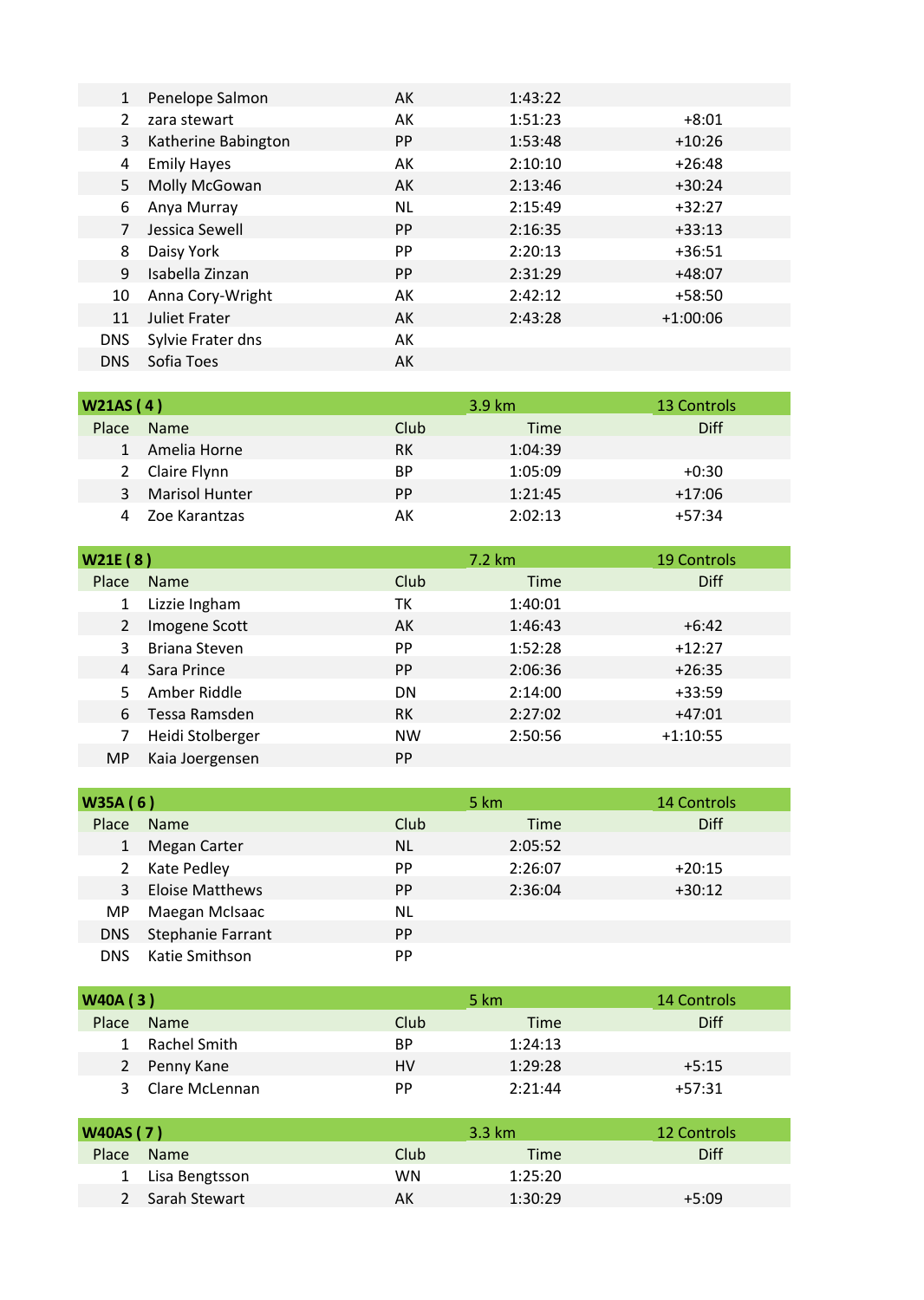|            | 3 Ceridwen Jones  | MВ        | 1:57:57 | $+32:37$ |
|------------|-------------------|-----------|---------|----------|
|            | 4 Kate Stephens   | <b>DN</b> | 2:14:11 | $+48:51$ |
| <b>DNF</b> | Sarah Steel       | СM        |         |          |
| <b>DNF</b> | Diana Worthy      | NL.       |         |          |
| DNS.       | Bronwyn Rosie dns | AК        |         |          |

| W45A (7) |                   |           | 4.7 km      | <b>15 Controls</b> |
|----------|-------------------|-----------|-------------|--------------------|
| Place    | <b>Name</b>       | Club      | <b>Time</b> | <b>Diff</b>        |
|          | Jodie Faavae      | ΝL        | 1:23:48     |                    |
| 2        | Sarah Wright      | <b>PP</b> | 1:26:14     | $+2:26$            |
| 3        | Ocean Mercier     | HV        | 1:46:56     | $+23:08$           |
| 4        | Jane Orbell       | NL        | 1:58:06     | $+34:18$           |
| 5.       | Sally Lattimore   |           | 2:16:04     | $+52:16$           |
| 6        | Christina Freeman | PP.       | 2:16:26     | $+52:38$           |
|          | Louise Borton     | АK        | 2:40:32     | $+1:16:44$         |

| W50A (17)      |                     |           | 4.7 km      | <b>15 Controls</b> |
|----------------|---------------------|-----------|-------------|--------------------|
| Place          | <b>Name</b>         | Club      | <b>Time</b> | <b>Diff</b>        |
| $\mathbf{1}$   | Marquita Gelderman  | <b>NW</b> | 1:08:34     |                    |
| $\overline{2}$ | <b>Carey Martin</b> | <b>TK</b> | 1:16:37     | $+8:03$            |
| 3              | Iona Powell         | PP        | 1:25:10     | $+16:36$           |
| 4              | Ann Bixley          | DN        | 1:35:48     | $+27:14$           |
| 5              | Lisa Kane           | MB        | 1:44:25     | $+35:51$           |
| 6              | Jo McKenzie         | HV        | 1:52:24     | $+43:50$           |
| $\overline{7}$ | Jo Wood             | <b>CM</b> | 1:54:03     | $+45:29$           |
| 8              | Jean Cory-Wright    | <b>PP</b> | 1:57:04     | $+48:30$           |
| 9              | Susan Edwards       | HV        | 1:58:17     | $+49:43$           |
| 10             | Genevieve Webb      | DN        | 2:01:11     | $+52:37$           |
| 11             | sue cooke           | <b>NC</b> | 2:08:42     | $+1:00:08$         |
| 12             | Nicola Mitchell     | HV        | 2:13:05     | $+1:04:31$         |
| 13             | <b>Fleur Murray</b> | <b>NL</b> | 2:19:03     | $+1:10:29$         |
| 14             | Wendy van den Berg  | <b>NL</b> | 2:19:44     | $+1:11:10$         |
| 15             | Kathryn Chrystal    | AK        | 3:00:25     | $+1:51:51$         |
| 16             | Pauline Korevaar    | HB        | 4:18:28     | $+3:09:54$         |
| <b>DNS</b>     | Rachael Donovan     | АK        |             |                    |

| <b>W55A (8)</b> |                    |           | 4.3 km  | 11 Controls |
|-----------------|--------------------|-----------|---------|-------------|
| Place           | <b>Name</b>        | Club      | Time    | <b>Diff</b> |
|                 | Lyn Stanton        | АK        | 1:25:50 |             |
| 2               | Suzanne Stolberger | <b>NW</b> | 1:53:51 | $+28:01$    |
| 3               | Ingrid Perols      | HВ        | 1:56:07 | $+30:17$    |
| 4               | Catrina Forbes     | <b>MB</b> | 2:00:18 | $+34:28$    |
|                 | Jane Clifford      | PP.       | 2:01:28 | $+35:38$    |
| 6               | Mary Wadsworth     | AK        | 2:23:37 | $+57:47$    |
|                 | Monique Dean       | АK        | 2:46:45 | $+1:20:55$  |
| MP.             | Adrienne Shadbolt  | <b>PP</b> |         |             |

| <b>W55AS (2)</b> |                       |           | 2.6 km      | 8 Controls  |
|------------------|-----------------------|-----------|-------------|-------------|
| Place            | <b>Name</b>           | Club      | <b>Time</b> | <b>Diff</b> |
|                  | 1 Annemarie Hogenbirk | <b>NW</b> | 1:27:44     |             |
|                  | 2 Karen Woods         | АΚ        | 1:37:55     | $+10:11$    |